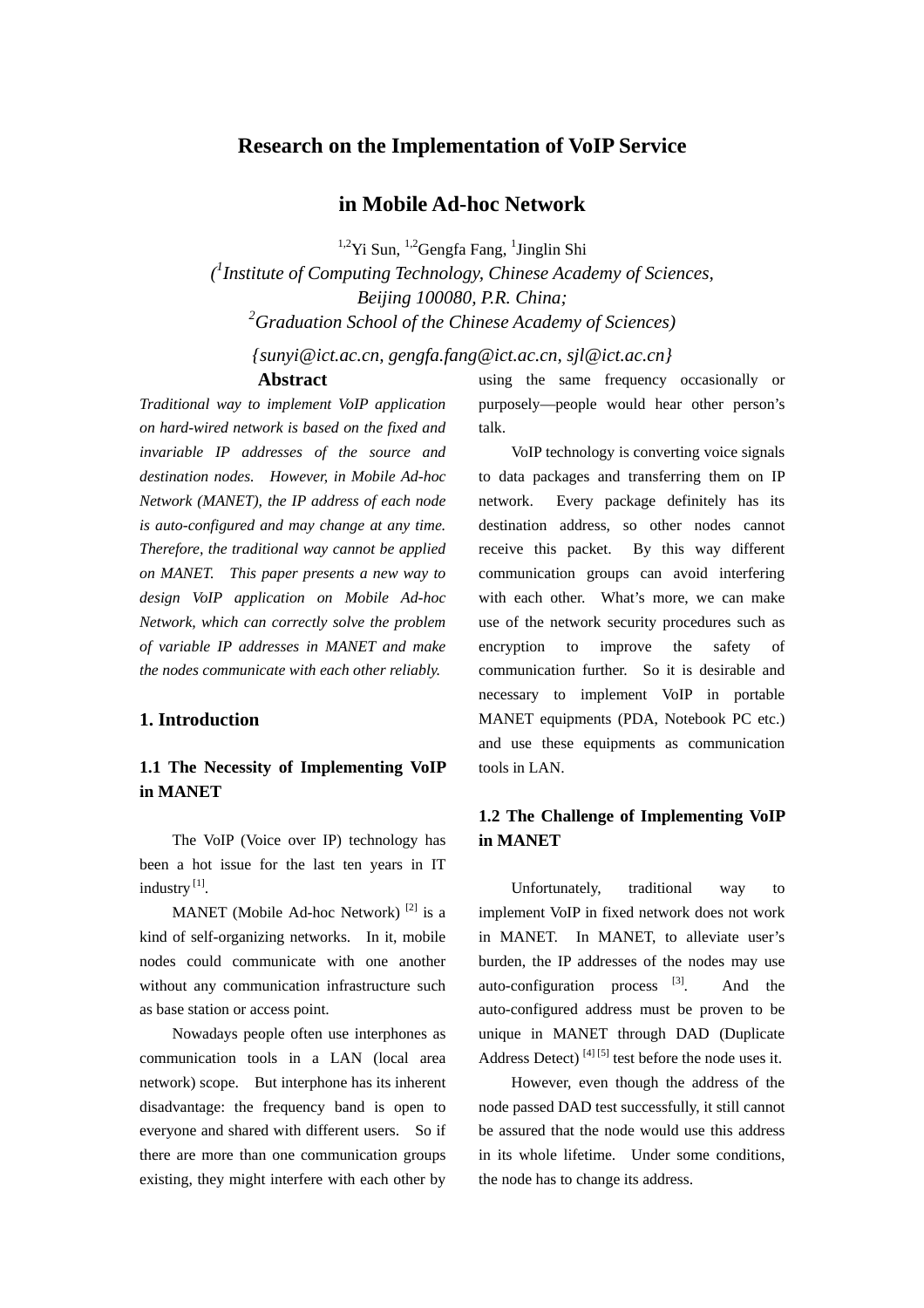#### Condition1:

Node A moved outside the MANET and at the same time Node B entered the MANET. It happened that Node B chose the same address as Node A and passed DAD test successfully, because Node A lost connection at that time. So Node B announced it has the same address as Node A. But after a while, Node A moved back and resumed connections with other nodes. Now Node A and Node B have address conflict, and one of them will have to change its address. Condition2:

Two separate MANETs moved towards and merged into one MANET finally. Because the two MANETs are independent to each other originally, there may be some duplicate addresses between them. Thus when they merged into one, address conflicts occurred. As the result, some nodes need to change their addresses.

 Traditional way to implement VoIP is based on the fixed IP addresses of the nodes, taking no consideration of the address variety in MANET. In this paper, we raise a scheme to implement VoIP in MANET, and ensure users to convey voice reliably. This paper is organized as follows: Section 2 presents our scheme in details. Section 3 explains how our scheme solves the variable address problem in MANET. Section 4 briefly describes our implementation and introduces our future work.

## **2. Our Scheme**

### **2.1 Premises**

The implementation of our scheme is based on two premises.

 First, because the IP addresses of the nodes in MANET are variable, we cannot initiate a phone call through IP address. Instead, we designate a Communication ID for each node, and use this ID to make a phone call. Communication ID must be absolutely unique

(this means it is unique in the world) and invariable. It can identify a node and should be easily remembered by users. To guarantee the uniqueness of Communication IDs, we propose a special organization to distribute and maintenance these IDs.

 Second, we import authentication process into our VoIP scheme to enhance the reliability of the phone call. To do so, we request every node has a public key and a private key. The nodes must know each other's public key before they make a phone call.

 As for how to get the genuine public key of nodes in MANET, we could adopt key pre-sharing method or we could make use of a similar scheme introduced in reference [6]. But in reference [6], it does not consider the variability of IP address in MANET, so public key is bound with IP address. And in our implementation, the public key is bound with the unique and invariable Communication ID of the node.

#### **2.2 The Setup Process of a Phone Call**

When a node wants to initiate a call to another node, it should produce a random number in the first place. Then the caller node should encrypt the random number with the public key of the callee node and the private key of itself. The random number will be used later in the authentication process. Next, the caller node visits Name Service Module in it, and try to get the IP address of the callee node. Name Service Module is fit for maintaining a local database. The database includes a series of records, each of which contains the Communication ID and IP address of one node. These records are reserved from call history. However, the call history may not tell the current IP address of the callee node, because the callee node would change its IP address after the previous phone call. So we cannot use the IP address that the Name Service Module returns to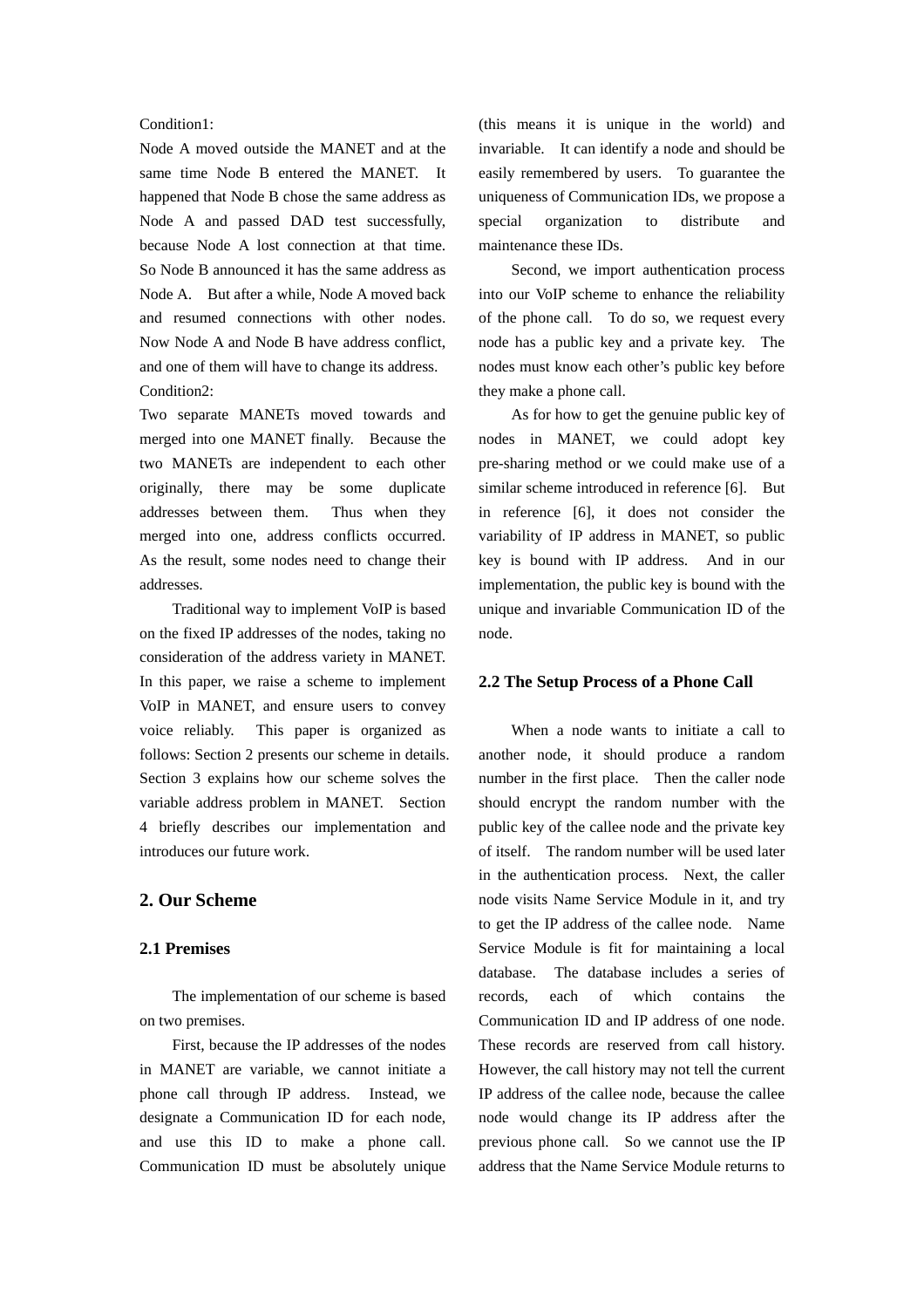set up the voice link. Instead, we send a single-cast inquiry message to verify the IP address the Name Service Module returns. The format of the single-cast inquiry message is shown in Fig.1. If the local database does not contain the corresponding record, Name Service Module would return Null. Then we would have to send multicast inquiry message to get the current IP address of the callee node.

| O |                                  |            | 16         | 31 |  |  |
|---|----------------------------------|------------|------------|----|--|--|
|   | <b>Type</b>                      | (Reserved) | Serial No. |    |  |  |
|   | <b>Random Number (encrypted)</b> |            |            |    |  |  |
|   | <b>Source Addr</b>               |            |            |    |  |  |
|   | <b>Dest Addr</b>                 |            |            |    |  |  |
|   | Source ID                        |            |            |    |  |  |
|   | Dest ID                          |            |            |    |  |  |

### Fig.1 **Format of single-cast inquiry message**

"Type" field indicates the type of the message, and for single-cast inquiry message the value of this field is 0. "Serial No." points out the serial number of this inquiry. The node would have sent a lot of other inquiries, so we need a field to signal the inquiry for this time. And the node increases the value by 1 every time after it sends a new inquiry. "Random Number" contains the random number that caller node produces for the voice communication and it is encrypted. "Source Addr" and "Dest Addr" present the source and destination address of the inquiry message. "Source ID" and "Dest ID" indicate the Communication ID of caller and callee node.

When the single-cast inquiry message reaches the destination node, that node checks the value of "Dest ID" field in the inquiry message and compares it with the Communication ID of itself. Then the node sends a reply message to the caller. The format of reply message is shown in Fig.2.

| 0 |                           |            | 16         |  |  |  |  |
|---|---------------------------|------------|------------|--|--|--|--|
|   | Type                      | (Reserved) | Serial No. |  |  |  |  |
|   | Random Number (encrypted) |            |            |  |  |  |  |
|   | Source Addr<br>Dest Addr  |            |            |  |  |  |  |
|   |                           |            |            |  |  |  |  |

#### Fig.2 **Format of reply message**

"Type" field indicates the type of the message, and for reply message to single-cast inquiry the value of this field is 1. "Serial No." points out the serial number of the inquiry to which it replies, and the value is copied from the same field of corresponding inquiry message. "Source Addr" and "Dest Addr" present the source and destination address of the reply message. If the Communication ID of the node match the "Dest ID" in the inquiry message (it means it is the callee node), the node would decrypt the encrypted "Random Number" in the inquiry message with the private key of itself and the public key of the caller node (the caller node is indicated in the "Source ID" field of the inquiry message). The callee node then stores the decrypted random number for use of authentication process later. Next, the callee node would encrypt the random number with the public key of the caller and the private key of itself, and write the result into the "Random Number" field of the reply message. If the Communication ID of the node and the "Dest ID" field of the inquiry message don't match, we simply use "0" to fill the "Random Number" field of the reply message.

If caller node receives reply message within a given time, it decrypt the "Random Number" of the reply message with the private key of itself and the public key of callee node. Then caller node compares the result with the original random number it chose for the call. If the two numbers are identical, it means authentication process of the callee node passes. Then we can use the IP address the Name Service Module returned to set up the voice link. Otherwise, if caller node doesn't receive reply message in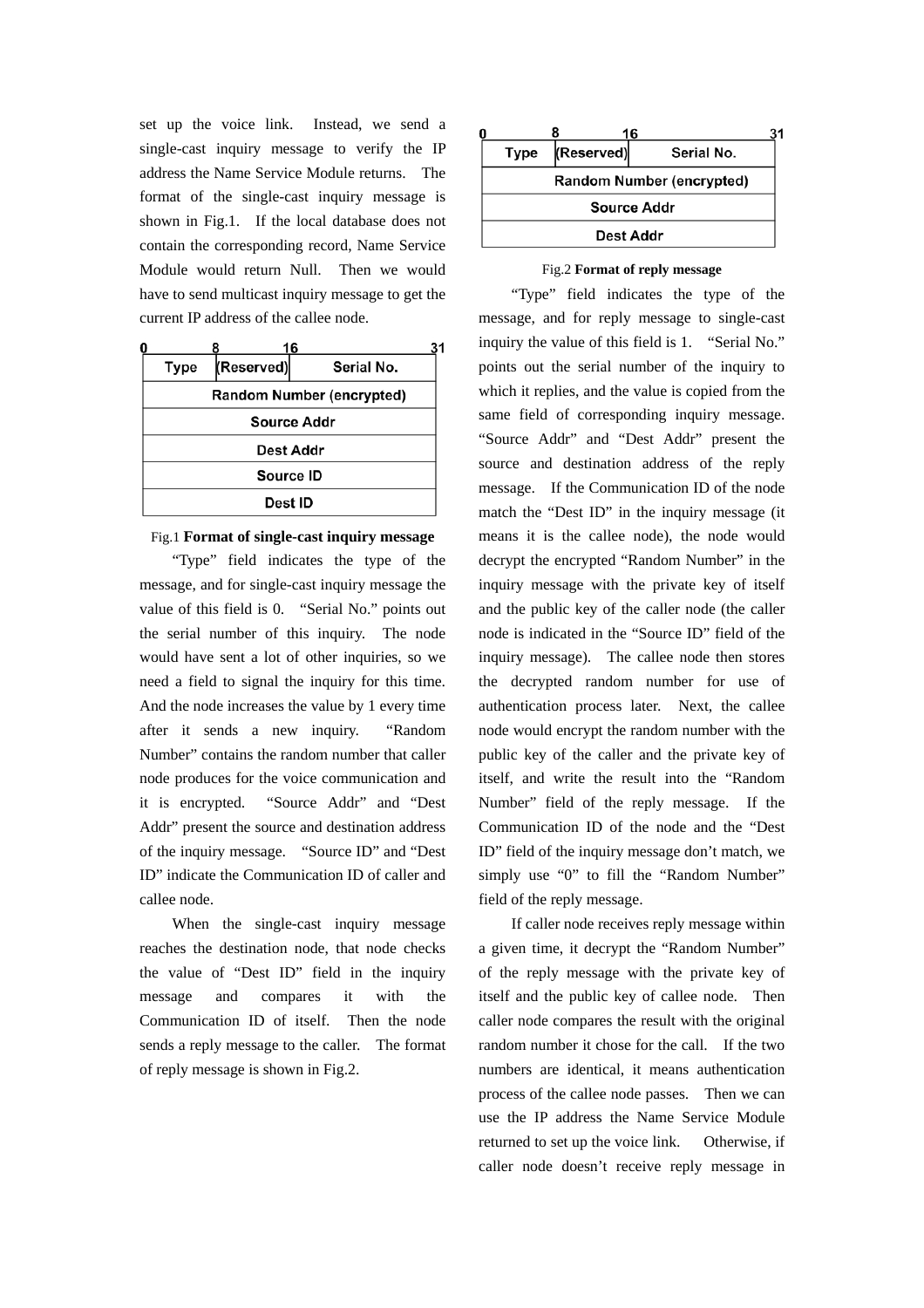time or the two numbers are different, it means the IP address that Name Service Module returned is invalidated. Then caller node must send multicast inquiry message to get the current IP address of the callee.

The format of the multicast inquiry message is the same with that of single-cast inquiry message. See Fig.1. The "Dest Addr" field in the multicast inquiry message is filled with multicast address and the message would be sent to every node in MANET. The value of "Type" field is 2 for multicast inquiry message.

Every node in MANET receives multicast inquiry message and check if it matches the "Dest ID" for the voice call. If it does, the node is the callee node of the voice communication and it must send a reply message, telling its current IP address to the caller. The format of reply message is shown in Fig.2. The value of "Type" field is 3 for reply message to multicast inquiry.

If caller node receives reply message within a given time, it decrypt the "Random Number" of the reply message with the private key of itself and the public key of callee node. Then caller node compares the result with the original random number it chose for the call. If the two numbers are identical, it proves the message is indeed sent by the callee, because only callee node could correctly decrypt the encrypted "Random Number" in the inquiry message. So caller node get the current IP address of the callee from the "Source Addr" field of reply message and it first updates local database then set up voice link using this address. If the two numbers are different, the caller would discard this reply message. If caller doesn't receive correct reply within a given time after it sends multicast inquiry message, it means that the callee node is unreachable at this time and the voice call ends with an error.

### **2.3 Voice Link Maintenance in the Call**

When the two sides get each other's IP address, they could establish voice link and enter the calling state. During the communication time, the endpoints may still have to change their IP address for some reason. So we should design a method to ensure that the voice link would not be falsely hold due to the IP address changes of the endpoints.

To achieve above object, we require the two endpoints of the call send control messages periodically to tell its current IP address to each other. Format of the address noticing message is shown in Fig.3.



Fig.3 **Format of address noticing message**

"Type" field indicates the type of the message, and for address noticing message the value of this field is 4. 32 bits "Sequence Number" is used to resist replay-attack and out-of-order arrival. "Current Addr" points out the current IP address of the node. "Random Number" includes the random number the two endpoints negotiated during the set-up state of the voice link and it is used for authenticating. The last three fields is encrypted before address noticing message is sent.

When one side of the call receives address noticing message from the other side, it first decrypt the message and check if the "Random Number" in the message is the same with the number negotiated at the handshake. If it is not, simply discard the message. Otherwise (indicating the message is from the other party of the call, because only the two endpoints of the call know this random number), check the "Sequence Number" in the message to see if the message is new. If the message is old, discard it. Or else, compare the "Current Addr" in the message with the IP address of the other party being used. If they are different, it means the other party of the call has changed its IP address.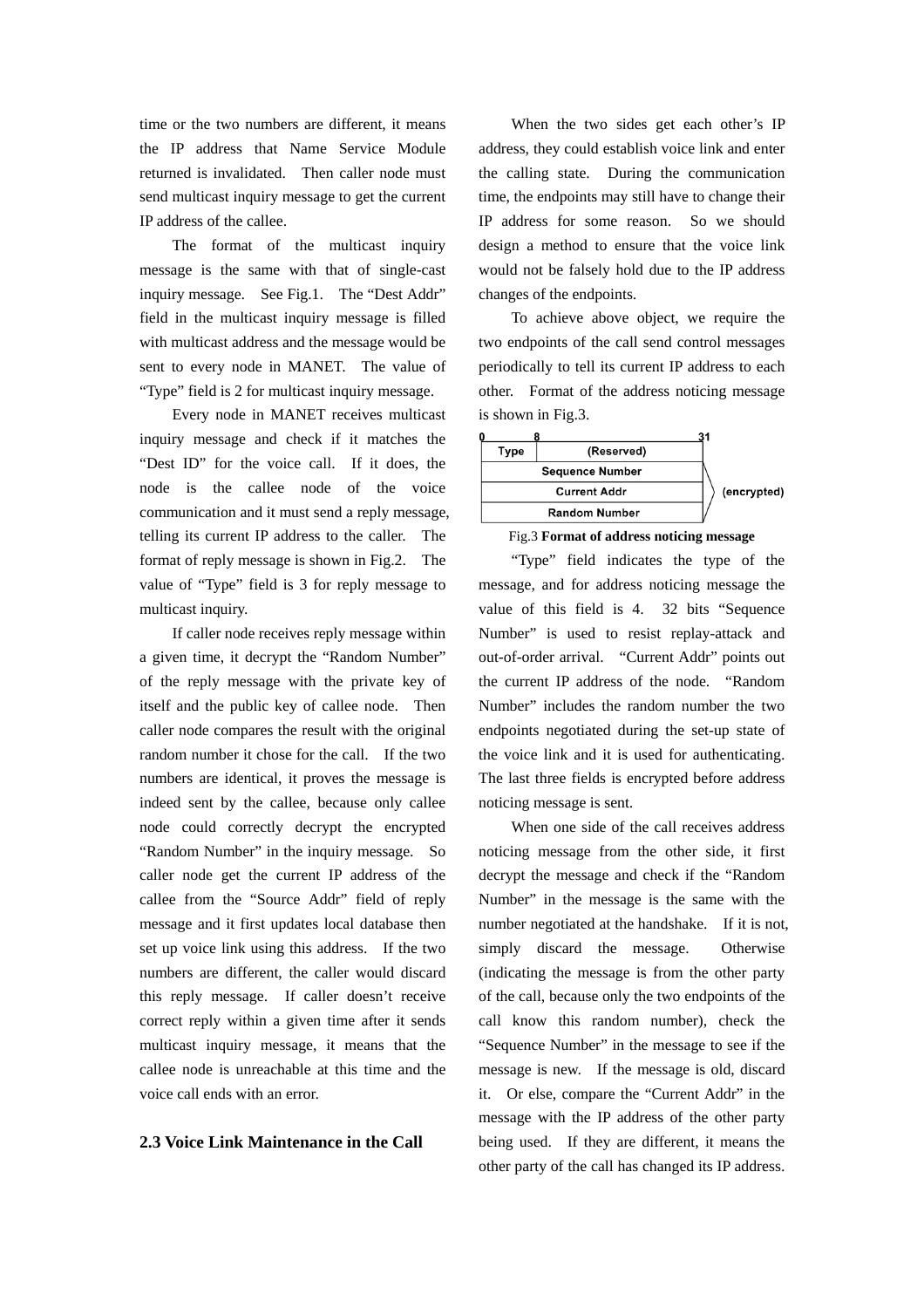So the node would redirect the voice link to the new IP address.

 We stipulate the two endpoints of the call send address noticing message periodically, and increase their respective sequence number by 1 every time they send a new message. If the endpoint doesn't receive any correct new address noticing message from the other party within a given time, it would release the current voice link.

#### **3. Analysis and Estimates**

So far, we have introduced our scheme to reliably implement VoIP in MANET environment. Next, we simply estimate our scheme.

### **3.1 Voice Link Setup**

Before the voice link establishes, the two parties shares a random number through a handshake process. Because the random number is sent all in cryptograph, other nodes in MANET cannot know it. Thus, the random number could act the evidence in authentication. Besides, we don't use the IP address that the Name Service Module returns to set up voice link directly. Instead, we send a single-cast inquiry message to test the validity of the address before we use it to build the connection. By doing this, we enhance the reliability of the voice call in MANET environment. Sending single-cast inquiry message other than sending multicast inquiry message every time to get the address, could alleviate the problem of broadcast storm which is a very important issue in MANET.

#### **3.2 IP Address Changes During the Call**

In our scheme, each endpoint of the call would periodically send address noticing message to tell its current IP address to the other. Therefore, if one side changes it address, it would tell its new address to the other side in time through address noticing message. The other side decrypts the message and switches the voice link to the new address. Because address noticing message contains the random number which is only known by the two parties of the call, we could judge whether the message is indeed from the other party. Adding "Sequence Number" field into the message could resist the replay-attack as well as out-of-order arrival problem.

 If the two endpoints of the call change their IP addresses for one or more times in turn, according to the analysis above, the voice link could still be correctly hold.

 But if the two endpoints of the call change their IP addresses at the same time, both of the address noticing messages they send cannot reach the destination. So the two parties have no idea of the fact that the other side has already changed its address. Under this condition, the link cannot be rightly held, but at least we need a method to notice the node of the error information so that the node would release the link in time. As we illustrated in 2.3, when one endpoint hasn't received any new correct address noticing message for a given time, it would release the current voice link. By this mechanism, even though the IP addresses of the two endpoints change simultaneously, after a while the link would also be released due to absence of new correct address noticing message. Therefore, the voice link couldn't be wrongly held for a long time.

### **3.3 The Limitation of the Scheme**

Our scheme could ensure the reliable voice communication in MANET, but it still has some limitations.

 Firstly, to enhance reliability we add a handshake before the voice communication process, thus added the set-up time slightly.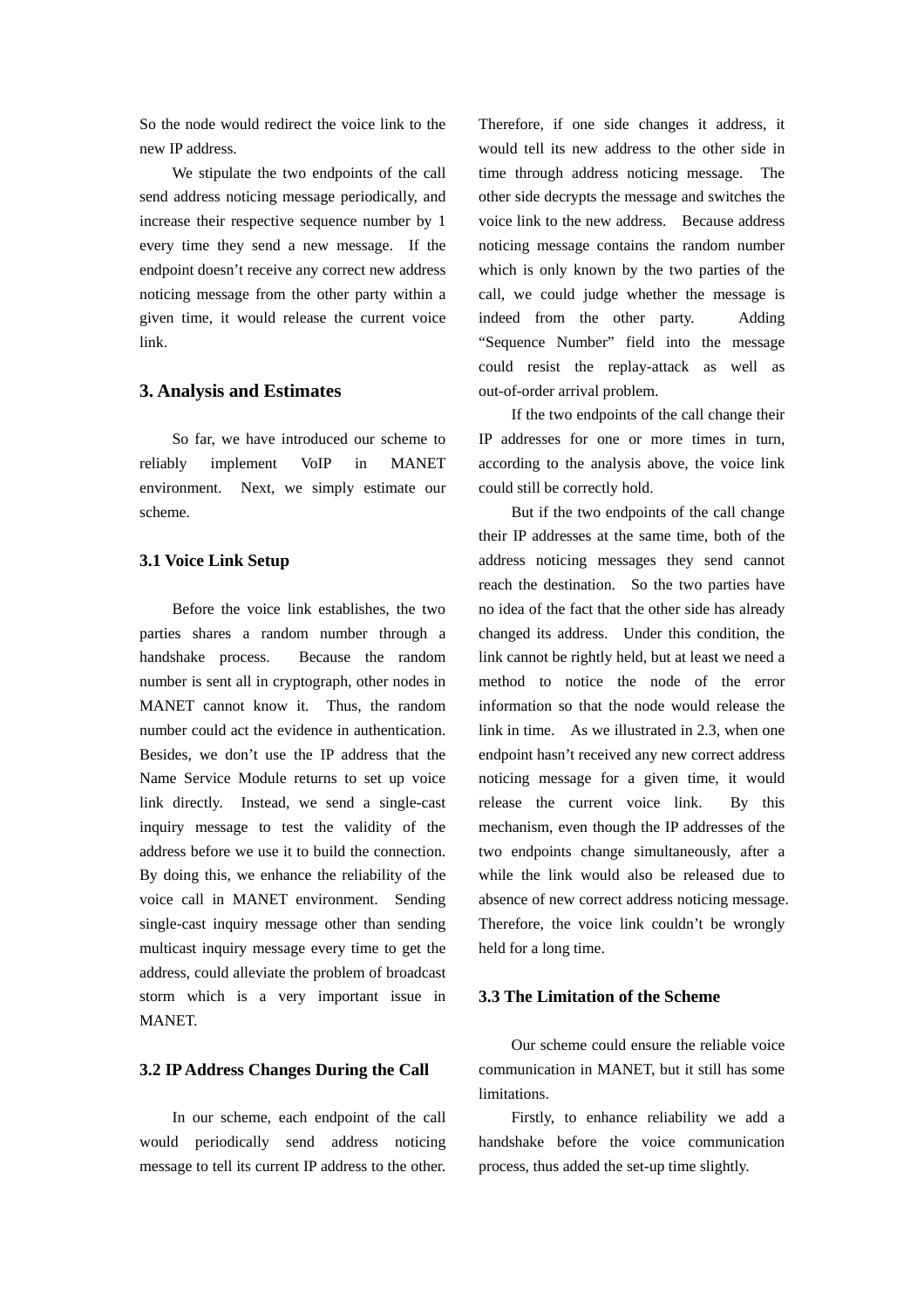Secondly, we stipulate the endpoints periodically send address noticing messages, increasing the load of the network.

 Lastly, we need to point out that our objective is to resist the bad effect of variable IP address in MANET on VoIP application. At the same time, because we adopting some network security procedures such as authentication and encryption, our scheme also enhance the security of the voice communication to a certain extent. However, our scheme doesn't aim at improving security. The common security problems in MANET like eavesdropping, counterfeiting and evilly forwarding are not within the scope of this paper.

### **4. Summary**

Our scheme is implemented as follows:

 At the handshake stage, we adopt unsymmetrical encryption algorithm—RSA [7]. In order to reduce the creating time of large prime number, we demand the length of the key is only 8 bits.

 If a node doesn't receive correct reply in 2 seconds after sending inquiry message, it would initiate appropriate timeout operations. The value of this time is set according to the size of network, the process ability of node etc. And it could be estimated using the following formula.

### **WAIT\_TIME =**

# **4\*NODE\_PROCESS\_TIME\*NET\_DIAMET ER**

Wait Time: time node need to wait before initiating timeout operations.

NODE PROCESS TIME: the process time of the node. It is the sum of processing time and message-forwarding time. The default value is 40ms.

NET\_DIAMETER: the maximal hops between two nodes in MANET. It is closely related with the size of network.

 During the communication, endpoints send address noticing message to each other every 5

seconds. For the efficiency consideration, we adopt symmetrical encryption algorithm—RC4 [8] to encrypt address noticing message and the key of RC4 is just the random number negotiated in handshake.

 At last, we stipulate endpoint would release voice link if it hasn't received any new correct address noticing message for 30 seconds.

 To summarize, we raise a scheme to implement reliable VoIP application in MANET. It eliminates the bad effort of the variable IP address in MANET on the voice communication.

 So far, our work is aiming at point-to-point single-cast VoIP application in MANET. In future, we would focus our attention on the multicast VoIP application such as meeting system, considering how to solve the more complex problem of address changes in multicast environment.

### **Acknowledgement**

 This work was supported by the Digital Olympics in Key Technologies R&D Program (Grant No. 2003BA904B06)

## **References**

[1] http://www.chinaitlab.com/www/spe cial/voip.asp [2] Ramanathan R, Redi J, "A Brief Overview of mobile Ad-hoc Networks: Challenges and Directions", IEEE Communications Magazine, 50th Anniversary Commemorative Issue[C], pp. 22-25, 2002 [3] K. Weniger and M. Zitterbart, "IPv6 autoconfiguration in large scale mobile ad-hoc networks", In Proceedings of European Wireless 2002, Florence, Italy, February 2002 [4] Nitin H. Vaidya, "Weak Duplicate Address Detection in Mobile Ad-hoc Network", In MOBIHOC'02, June 9-11, 2002, EPFL Lausanne, Switzerland [5] Kilian Weniger, "Passive Duplicate Address Detection in Mobile Ad-hoc Network", In IEEE WCNC 2003, March 2003